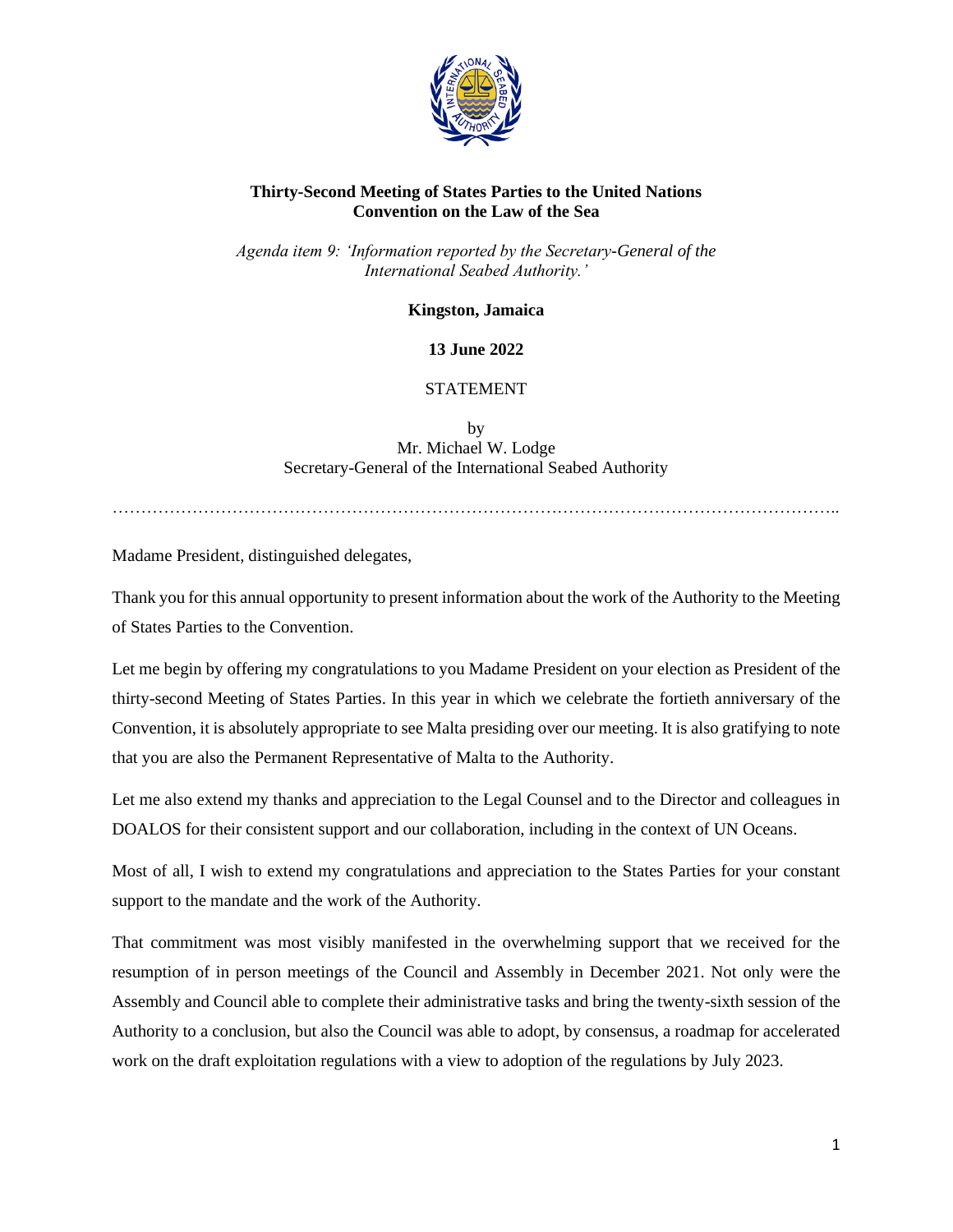As I said recently in the General Assembly, on the occasion of the celebration of the 40th anniversary of the adoption of the Convention, the regime for the deep seabed lies at the heart of the entire system of global ocean governance under the Convention. It is its backbone and its essence.

Today, this space is the frontier for cutting-edge marine science, technological innovation, and deep-sea exploration. The rich mineral deposits found on the sea floor and the biodiversity associated with them also create exciting opportunities for sustainable development.

It is therefore with legitimate interest that many developing States parties to the Convention and are looking to this unique governance architecture to support the rights that are recognized to them under international law.

The implementation of these rights together with ensuring the conservation and sustainable development of our shared ocean resources reflect the mandate of the Authority. I know that all of you in your capacity of States Parties to the Convention are committed to this common goal.

Through the development and implementation of a set of rules and standards governing deep sea mining and related activities, including marine scientific research in the Area, the international community can balance the imperative need for resource extraction with the preservation of the marine environment.

The development of these rules and standards is the present urgent and critical mission of the Authority in furtherance of its exclusive mandate to manage deep-sea mineral resources for the benefit of humankind.

It may be useful to recall that the work on the draft exploitation regulations started in 2015 following a request by Fiji. Over a period of five years, the Legal and Technical Commission held a series of public consultations on various elements of the regulations and formulated a draft text, which it submitted to the Council in the form of a recommendation in 2019.

The initial deadline set by the Council for completion of its review of the draft regulations was 2020. It established four working groups to organize its work:

- An open-ended working group to discuss a payment mechanism and rates of payment, chaired by Mr. Olav Myklebust (Norway). This group has held four meetings so far.
- An informal working group on the protection and preservation of the marine environment, facilitated by Dr. Raijeli Taga (Fiji)
- An informal working group on inspection, compliance, and enforcement, facilitated by H.E. Dr. Maureen P. Tamuno (Nigeria)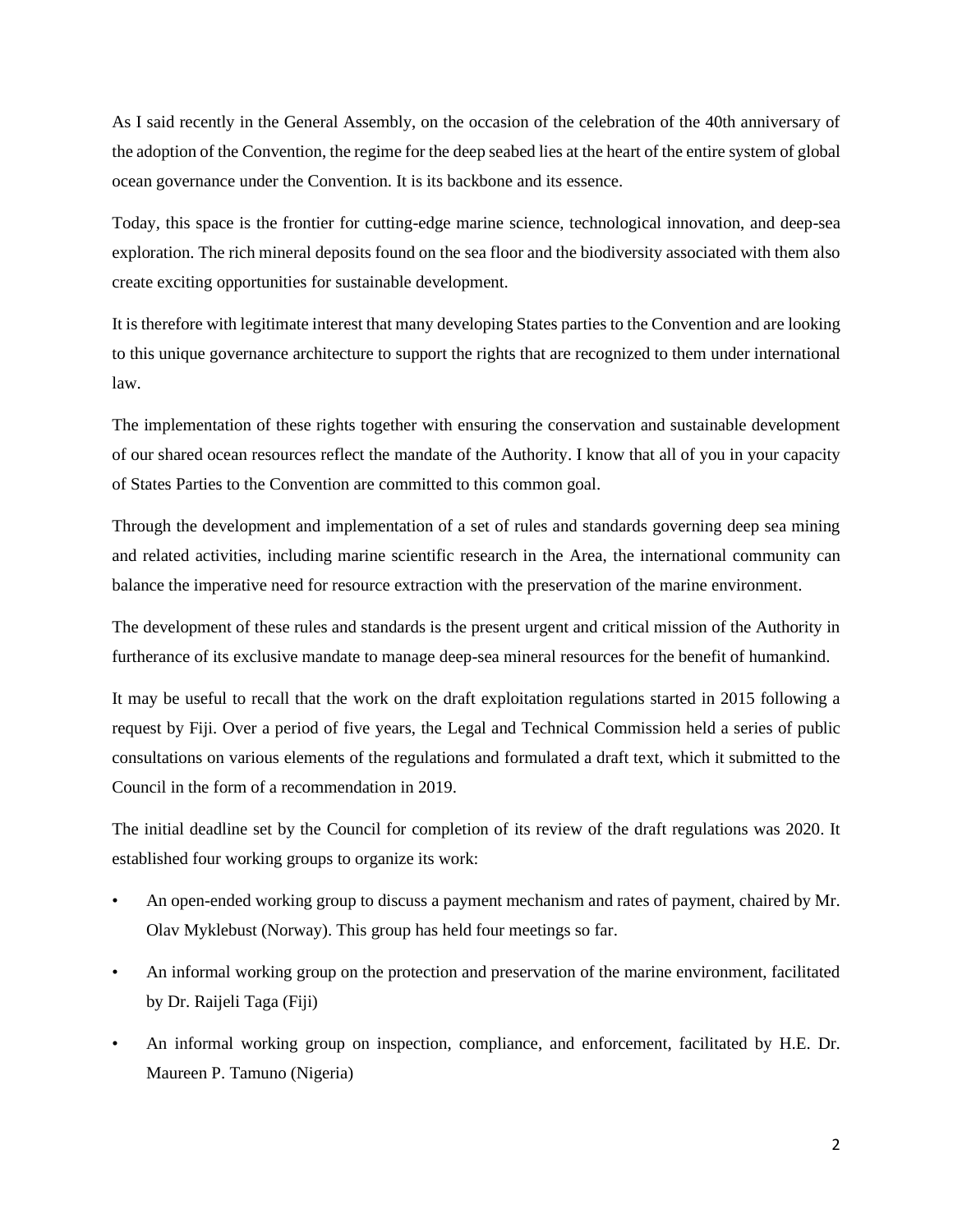• An informal working group on institutional matters, co-facilitated by H.E. Ms. Georgina Guillén Grillo (Costa Rica) and H.E. Ms. Constanza Figueroa Sepúlveda (Chile).

The working groups were unable to make substantive progress in 2020 and 2021, but I am pleased to report that the first part of the twenty-seventh session, held in March this year, was highly productive and good progress was made in accordance with the road map agreed in December 2021, especially in the working group on environmental matters.

I hope that this progress can be maintained during the forthcoming meetings of the Council scheduled for July this year. Again, this is an extended two-week meeting, with the intention of advancing work on the draft regulations.

The facilitators of the working groups will shortly be issuing draft texts compiled on the basis of the proposals made by members and observers. I expect the facilitator's text on the payment mechanism to be released this week, to be followed next week by the revised facilitator's text on environmental matters.

On 21 June, as requested by the Council, the facilitator of the environmental working group will host a webinar on the proposed Environmental Compensation Fund. I hope this will help to clarify some of the questions around the Fund in advance of the July session.

The draft regulations are very far advanced and have already had the benefit of detailed expert scrutiny by the Legal and Technical Commission, as well as the widest possible public consultation. At this stage, we are way beyond general principles, and I urge delegations to bring appropriate technical experts as we are dealing with detailed technical provisions.

I should add that the secretariat has produced numerous reports and technical studies to support and inform the ongoing discussions, including:

- Technical Study 25: Competencies of the International Seabed Authority and the International Maritime Organization in the Context of Activities in the Area
- Technical Study 26: Competencies of the International Seabed Authority and the International Labour Organization in the Context of Activities in the Area provide matrixes to facilitate the understanding on the respective mandate of each organization and interface of the competencies of these organizations with respect to activities in the Area
- Technical Study 27: Study on an Environmental Compensation Fund for activities in the Area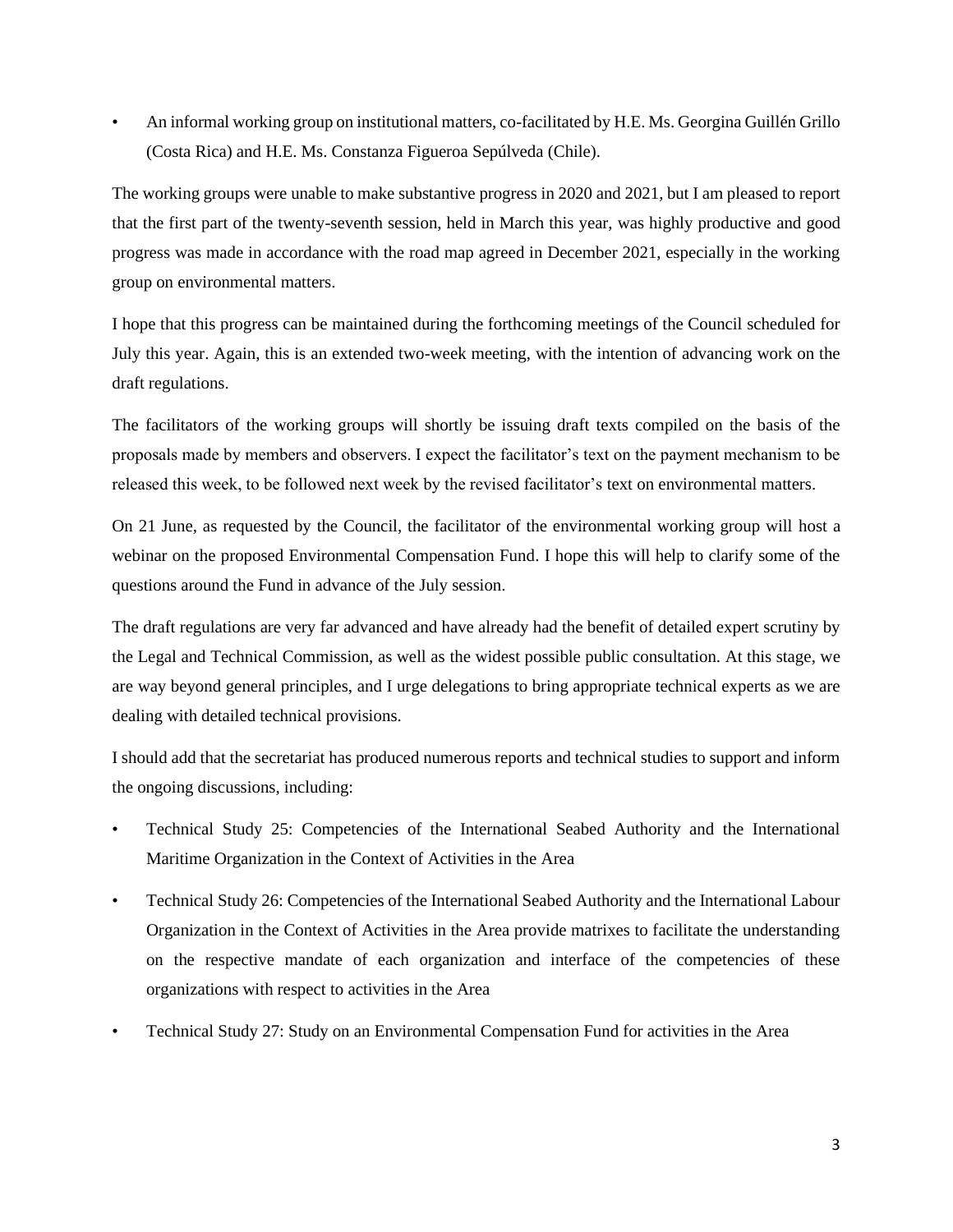- Technical Study 29: Remote monitoring systems in support of inspection and compliance in the Area, provides insight on how ISA could adapt existing technology in the offshore petroleum and other related industries to the development of an inspection mechanism for activities in the Area.
- Technical Study 31: Equitable sharing of financial and other economic benefits from deep-seabed mining.

# *Other business of the Council and Assembly*

There are several other important matters on the agendas of the Council and Assembly. These include:

- Election of Legal and Technical Commission 2023-2027
- Election of Finance Committee 2023-2027
- Election of one half of the Council 2023-2026
- Budget 2023-2024
- Annual report of the Secretary-General
- Future establishment of the Economic Planning Commission
- The operationalization of the Enterprise

The Legal and Technical Commission will also be undertaking a final review of the draft regional environmental management plan for the Northern part of the Mid-Atlantic Ridge. The draft has been open for public consultation over the past months and the Commission will review the comments that have been received.

In the interests of time, I will not go into these in detail, but I am happy to respond to any questions that delegations may have. Documents on all these matters are on the website.

# *Arrangements for the session*

As is widely known by now, the Government of Jamaica is unable to offer our usual meeting facility for the session. We have been working closely with them to find an alternative venue and I convened two briefing sessions for Permanent Representatives to the Authority on 6 and 25 May. Many of you attended. It is now confirmed that the session will be in Kingston, at the Knutsford Court hotel, in the central business district. The intention is to make this fully available to the Authority as a meeting venue. During this time, it will not be operational as a hotel and delegations should make their usual arrangements for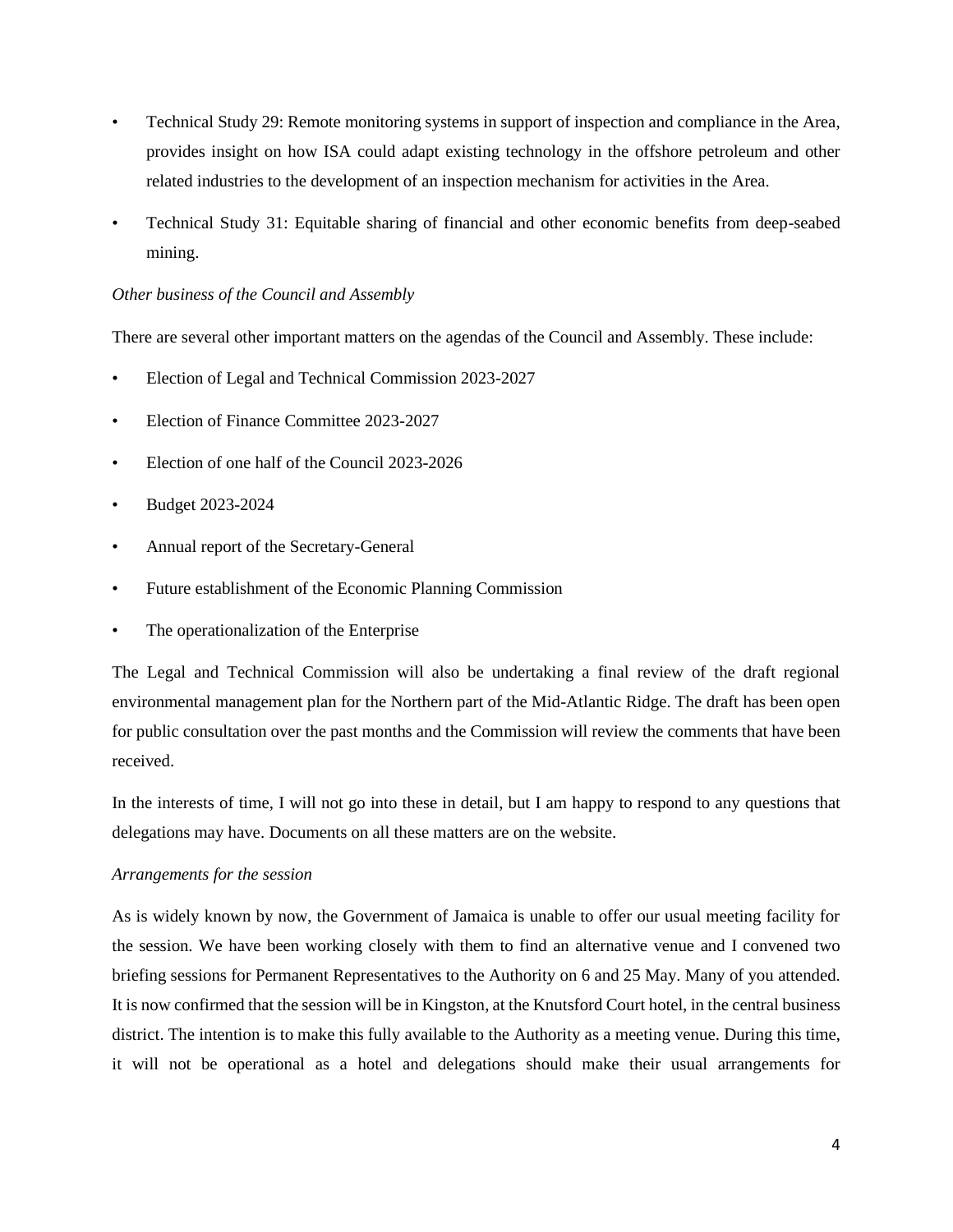accommodation. A full briefing note is available on the website, and we will keep this updated should there be any last-minute changes.

### *Financial situation*

In terms of the financial situation of the Authority, I am pleased to report that as of the end of May 2022, 75 per cent of assessed contributions to the budget of the Authority for the year of 2022 have been paid. This leaves 25 per cent of assessed contributions, \$1.8 million, outstanding and I urge States concerned to pay their contributions as soon as possible.

The total amount of arrears for prior periods, from 1998-2021 is \$913,111. More worrying is the fact that 57 States are in arrears of contributions for more than two years and, indeed, eight States have never paid any contributions whatsoever since becoming parties to the Convention. The Convention is a package deal and joining the Convention brings with it the obligation to pay assessed contributions to the institutions established by the Convention. I wish to draw attention to the fact that \$630,544 of those arrears relate to only five States. If those five States were to pay their arrears it would dramatically improve the situation.

We have circulated more detailed information about the status of arrears, and I wish to once again urge all States parties to pay their outstanding contributions without delay.

I can also report that all contractors have paid their annual overhead charge of \$80,000 in 2022.

### *Issues to highlight*

I do recognize that, in addition to its regulatory function, the Authority has several other important responsibilities which should not be overlooked. These include:

- To promote and encourage marine scientific research concerning the Area and its resources
- To organize the transfer of technology and build the capacity of developing States and technologically less-advanced States.
- To take necessary measures, including through regional environmental management plans, to ensure effective protection of the marine environment from harmful effects which may arise from activities in the Area
- To distribute to States Parties payments or in-kind contributions derived from exploitation of nonliving resources of the continental shelf beyond 200 nautical miles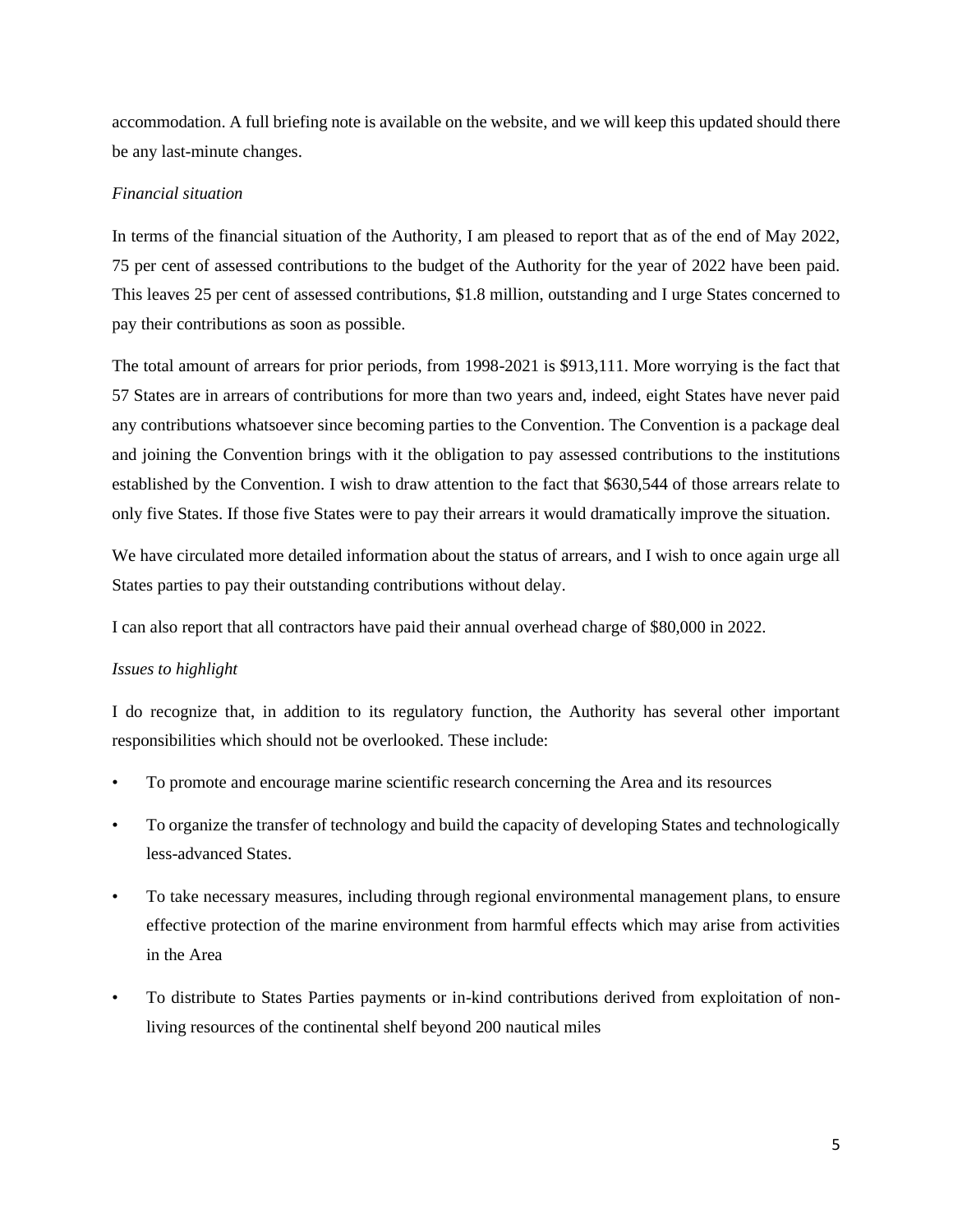Detailed information on what we are doing to progress these responsibilities will be included in the annual report of the Secretary-General which will be released early July 2022. For the time being, allow me to highlight four recent initiatives:

First, on World Oceans Day 2022, in collaboration with IHO, we were pleased to launch the AREA2030 initiative. The aim of this initiative is to encourage exploration contractors to voluntarily submit high resolution bathymetric data to IHO on the basis of a data submission agreement we have signed with IHO. These data will significantly contribute to international efforts to improve mapping of the global seafloor by 2030 and represent a significant contribution to the objectives of the UN Decade of Ocean Science for Sustainable Development

Second, significant progress has also been made to establish collaborative initiatives with States parties, contractors, and other stakeholders to advance research related to the environmental effects of activities in the Area. Of particular interest is the recent progress made on standardizing and innovating methodologies

for deep-sea biodiversity assessment, including taxonomic identification and description. I am particularly delighted to announce that we have entered into an important collaboration with the European Commission, including a significant level of funding support, that I believe will make a major contribution to deep sea science.

Third, over the past year, we have been able to make further progress with our flagship Women in Deep-Sea Research (WIDSR) project. This project builds on the Voluntary Commitment registered by the Authority at the 2017 UN Ocean Conference and aims to address the critical barriers preventing women's empowerment and leadership in deep-sea research related disciplines and activities.

The project has a particular focus on women scientists from Least Developed Countries, Landlocked Developing States and Small Island Developing States and we are particularly pleased to partner with the Office of the High Representative for Least Developed Countries, Landlocked Developing States and Small Islands Developing States (UN-OHRLLS) in the implementation of the project as well as States parties, international and regional organizations, research and regulatory agencies, contractors, and nongovernmental organizations.

Very soon, we will release an important report, including a gender-mapping analysis and identification of critical barriers to the participation of women from LDCs, LLDCs and SIDS in deep-sea related research disciplines and activities and access to leadership positions. I count on the support of all States parties to this important initiative and welcome any contributions.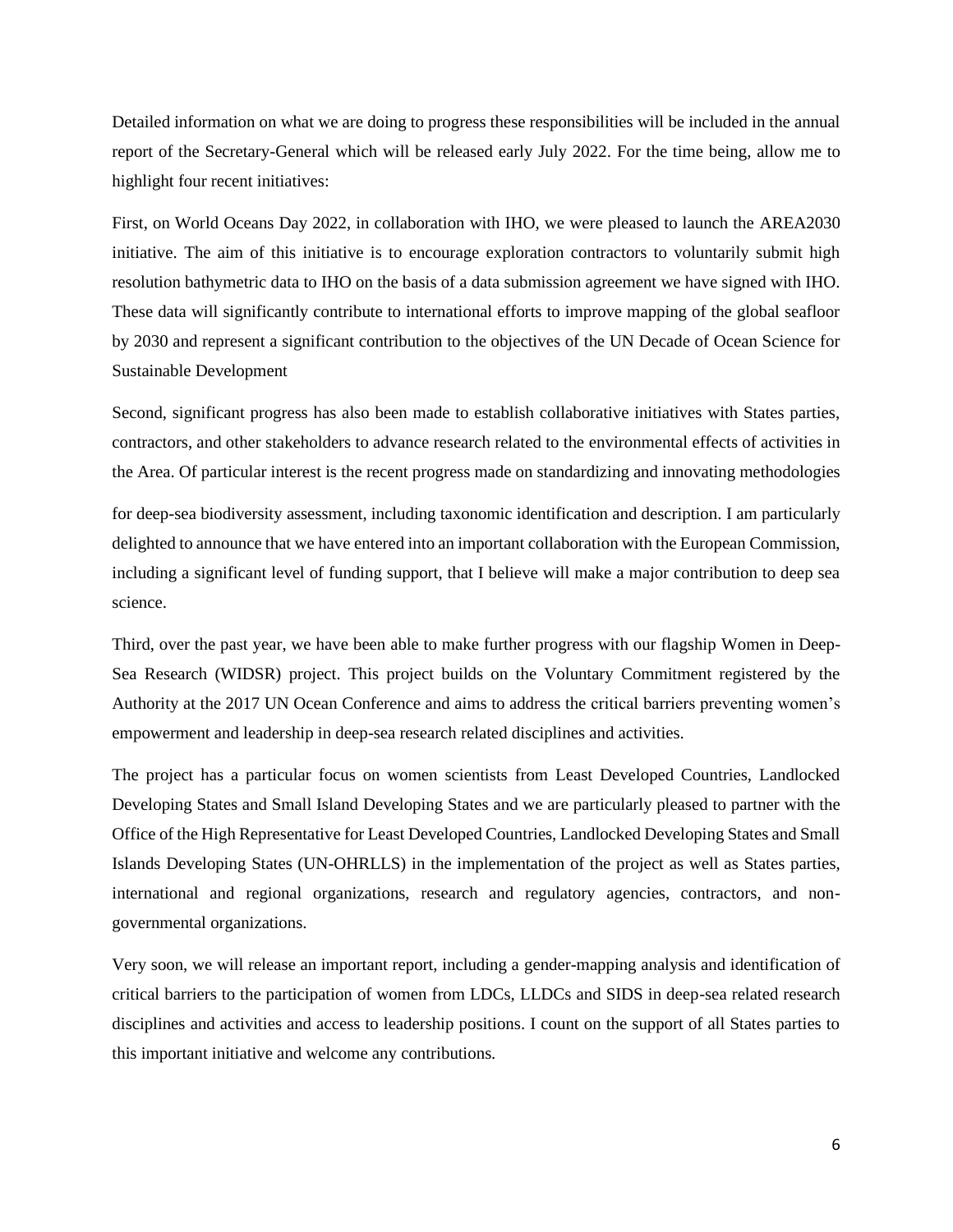As an extension of this initiative, and in my capacity as an International Gender Champion, I was also pleased to launch last week, in collaboration with the Honourable Minister of Foreign Affairs of Tonga, Fekita 'Utoikamanu, and the UN Legal Counsel, Mr. Miguel de Serpa Soares, an Impact Group on Research and Oceans for Women (IGROW). I wish to personally thank all of you who joined us for this important event, and I sincerely hope that many more will join this initiative, which I truly believe has a real possibility of delivering tangible and concrete results.

Finally, under this heading, I would like to mention that, as requested by the Assembly in 2021, we will be presenting in July a strategy for a programmatic approach to capacity development. The draft strategy was released for consultation in April 2022, and I wish to thank all those members and other stakeholders who submitted valuable comments on the draft.

I believe that the adoption of this strategy will represent a major step forward for the Authority and enable us to deliver even more support to developing countries as envisaged by the Convention.

Several of these initiatives will be spotlighted during our five side events at the forthcoming Ocean Conference in Lisbon. I thank all those member States that have co-sponsored side events with the Authority, and I encourage any of you who will be in Lisbon to join us at those events.

#### *Final remarks*

#### Madame President,

In the time available it is impossible to cover all the manifold aspects of the work of the Authority. Allow me, however, to make a few concluding remarks as we mark the fortieth anniversary of the Convention.

In so doing, let me reiterate the importance of the role played by the Convention and its institutions to ensure international cooperation, peace, security and a legal order for the seas and oceans, promoting the equitable uses of their resources, and the protection and preservation of the marine environment.

Without the Authority, we could easily have seen rampant unrestrained exploitation of the deep seabed and appropriation of its resources for the benefit of only a few. Instead, the success of the legal regime for the deep seabed beyond national jurisdiction – the Area – guaranteed by the Convention and the 1994 Implementing Agreement, offers a concrete example of how the international community can come together to ensure sound and careful management of global public goods for the benefit of humanity.

This also means that we should avoid complacency. The Convention is a fundamental part of the rulesbased international order that has ensured peace at sea for 40 years and we should not take it for granted.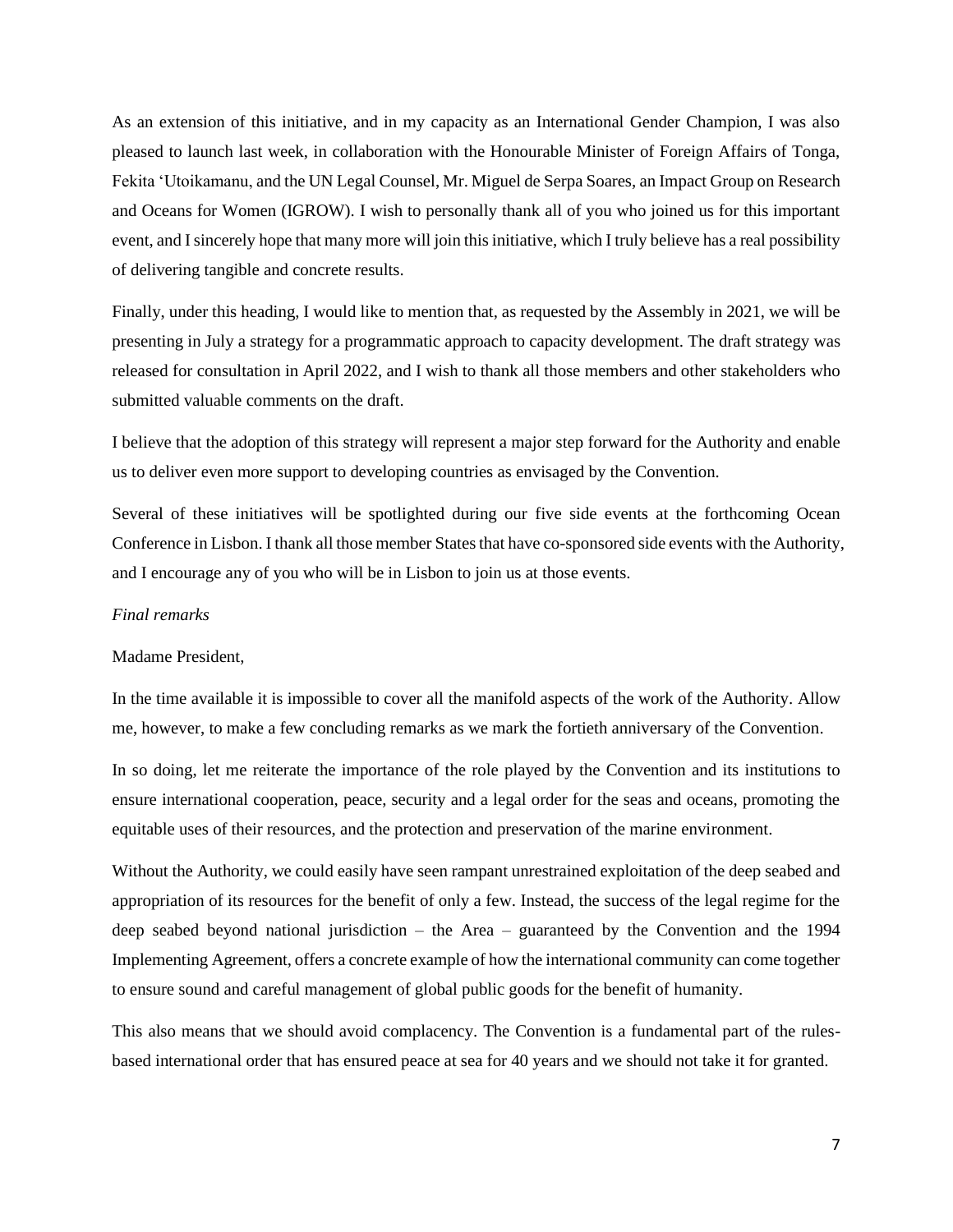Today the world faces many challenges. Multilateralism is in retreat. The rule of international law is threatened by unilateral action. Inequity is increasing and the prospects of achieving the Sustainable Development Goals by 2030 become more challenging each year.

It is critical therefore to put the work of the Authority in its proper context.

The fundamental rights of States to carry out activities in the Area are set out in Part XI of UNCLOS and the 1994 Agreement, including the basic conditions for prospecting, exploration, and exploitation (Annex 3 of UNCLOS).

It is important to understand this. It is the right of all States, coastal or landlocked, to carry out activities in the Area. The only conditionality around that is that such activities must be conducted in accordance with the rules, regulations, and procedures of the Authority. For this reason, the Authority is mandated by the 1994 Agreement to adopt necessary rules, regulations, and procedures to facilitate the conduct of activities in the Area as exploration activities progress. This is what we call our evolutionary approach.

The priority was to develop a comprehensive set of rules, regulations and procedures dealing with prospecting and exploration for mineral resources in the Area.

The Authority has adopted three sets of exploration regulations for the prospecting and exploration for polymetallic nodules (2000 and revised in 2013), polymetallic sulphides (2010) and cobalt-rich ferromanganese crusts (2012). Thirty-one exploration contracts have been issued pursuant to these regulations. Some of these have been in place for 20 years, and many of them are quite mature, meaning that contractors have identified the existence, or not, of mineral resources, and have carried out environmental studies, which have taken them to the point of decision as to whether they intend to proceed to exploitation. In some cases, tests of mining technology are being performed.

Obviously, countries have their interests to protect and positions to advocate for, but it is in the interests of all that collectively we trust and support the process and the framework agreed under the Convention.

It is worth recalling that the work done by the Authority also sets a minimum environmental bottom line for seabed activities within national jurisdiction. The unqualified requirements of Articles 208 and 209 are that regulation of activities within national jurisdiction must be no less effective than regulation with regard to activities in the Area. You also cannot have discriminatory treatment of one type of activity in ABNJ compared to others.

The fact is that the Convention and its three institutions, together with the 1994 and 1995 Agreements, provide the foundation of and play a central role in the ocean governance architecture.